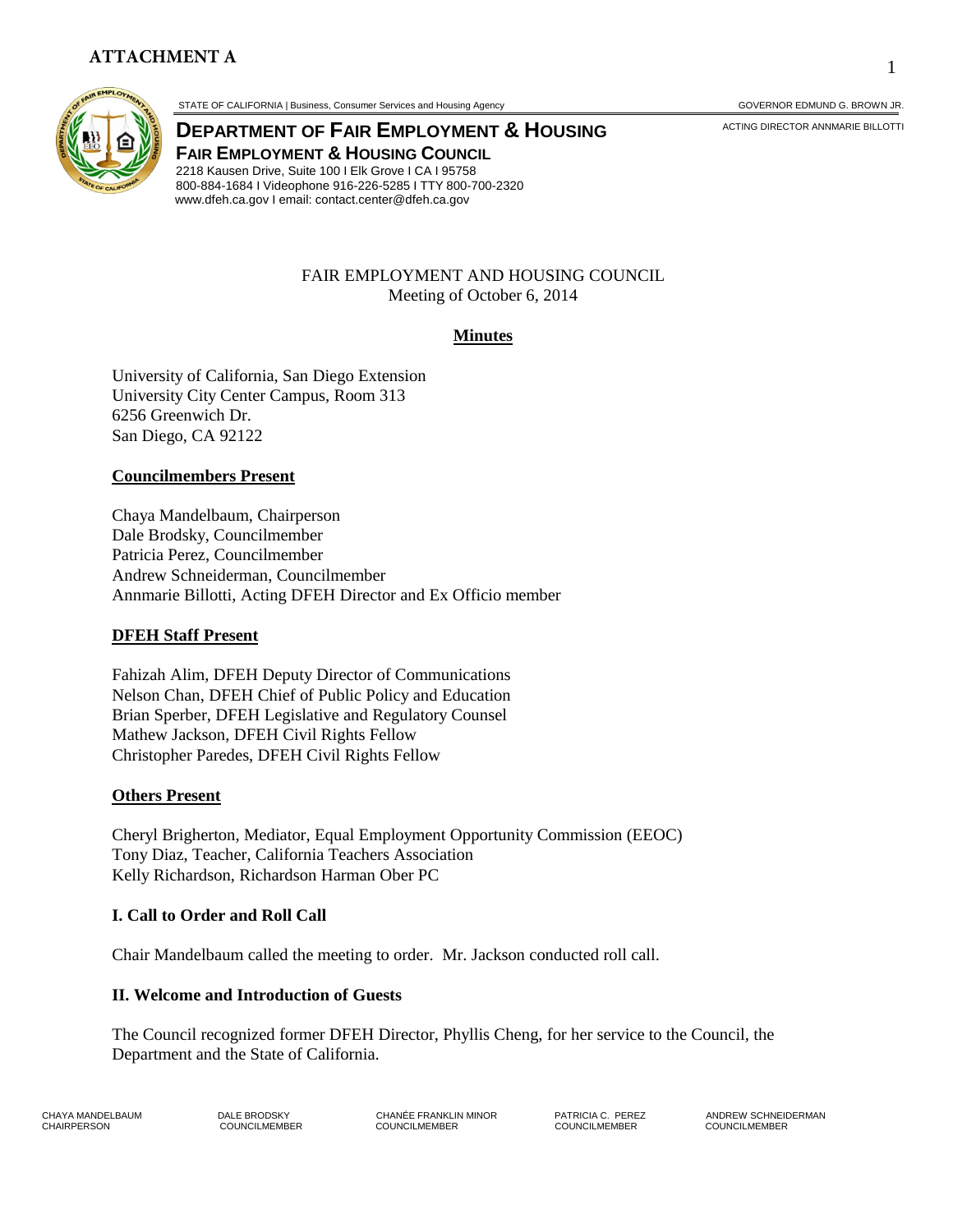Chair Mandelbaum acknowledged guest speaker Jerrilyn T. Malana, Shareholder, Littler Mendelson; President, Alumni Association, University of California San Diego; Member, Board of Trustees, University of California San Diego Foundation.

## **III. Review of the Agenda**

Chair Mandelbaum reviewed the [agenda.](http://www.dfeh.ca.gov/res/docs/Council/10-6-14%20Meeting/Notice%20and%20Agenda%2010-6-14.pdf)

# **IV. Review of the Minutes**

Chair Mandelbaum called for a vote to approve the [minutes of the June 2, 2014 meeting.](http://www.dfeh.ca.gov/res/docs/Council/6-2-14/6-2-14%20FEH%20Council%20Meeting%20Minutes%20Final.pdf) The Council moved, seconded, and unanimously passed a motion to approve the minutes.

# **V. Councilmembers' Reports**

Chair Chaya Mandelbaum reported on a presentation he made along with Councilmember Brodsky and former DFEH Director Cheng on the California Family Rights Act regulations at the State Bar Annual Meeting.

# **VI. Department of Fair Employment and Housing Report**

# A. DFEH Update

Acting Director Billotti introduced DFEH Chief of Public Policy and Education, Nelson Chan, who has assumed Ms. Billotti's role over the DFEH's legislative and regulatory functions, discussed department restructuring that took place in September 2014 and introduced new DFEH Civil Rights Fellow, Mathew Jackson.

## B. Legislative Update

Brian Sperber reported on legislation amending the Fair Employment and Housing Act (FEHA) that had recently been signed by the Governor, including AB 1443 (Harassment: unpaid interns), AB 1660 (Driver's licenses: nondiscrimination), and AB 2053 (Employment discrimination or harassment: education and training: abusive conduct). Mr. Sperber also reported on AB 2617 (Civil rights: restriction on waiver of rights), which amends the Ralph Civil Rights Act.

## **VII. Guest Speaker**

Jerrilyn T. Malana, Shareholder, Littler Mendelson; President, Alumni Association, University of California San Diego; Member, Board of Trustees, University of California San Diego Foundation, recognized former DFEH Director, Phyllis Cheng, discussed the Diversity, Equity and Inclusion prong of UCSD's Strategic Plan, and expressed interest in having a DFEH Employment Round Table in San Diego.

## **VIII. Report of the Housing Regulations Subcommittee**

Councilmember Andrew Schneiderman reported on the progress of the Housing Regulations Subcommittee, and in particular, the draft regulations regarding occupancy standards and service animals.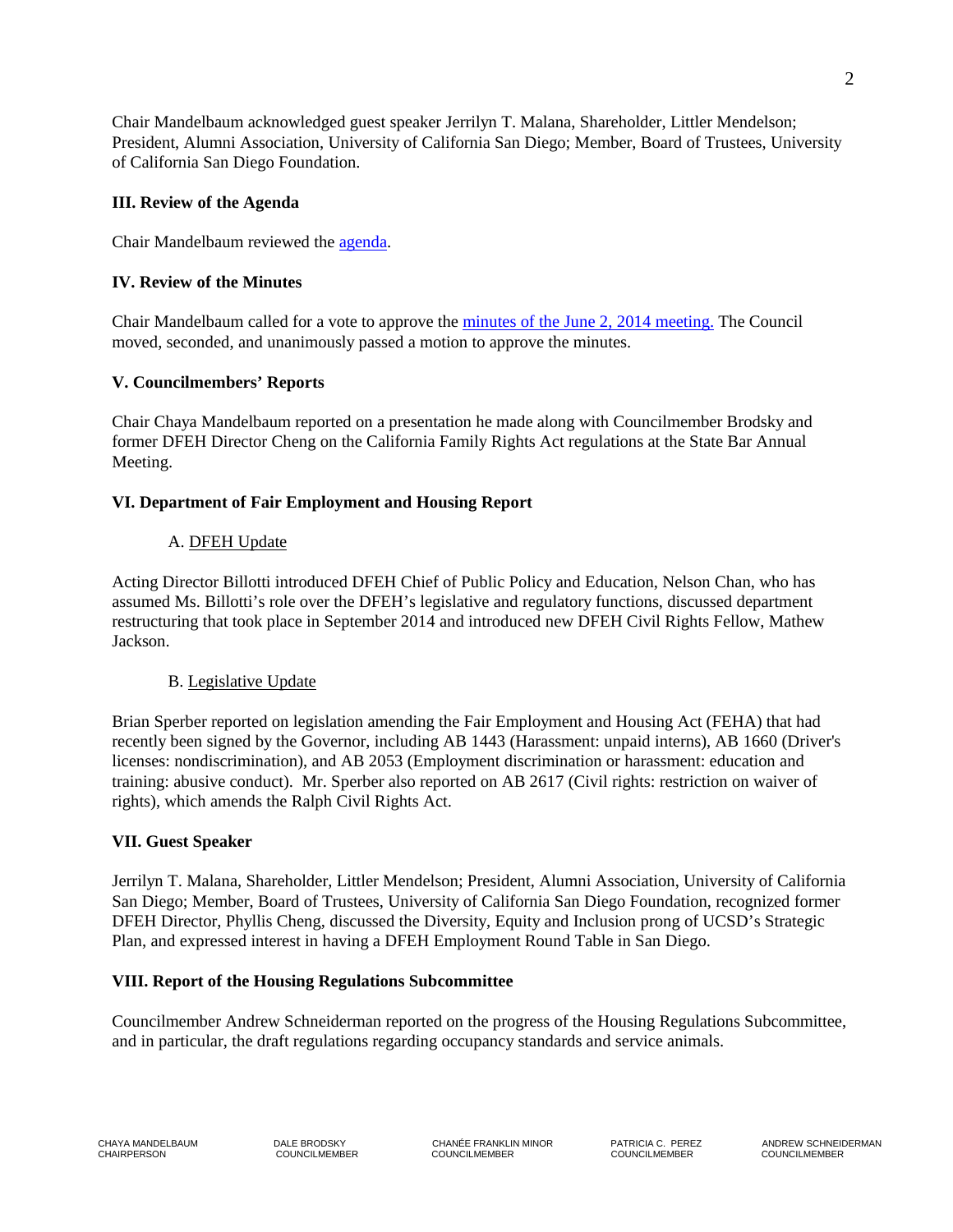### **IX. Report of the Education and Outreach Subcommittee**

Chair Chaya Mandelbaum and Councilmember Patricia Perez reported on recent activities of the Education and Outreach Subcommittee. Chair Mandelbaum reported on a recent joint presentation on family care leave,

medical leave, and pregnancy leave in collaboration with the DFEH, California Rural Legal Assistance and CELA's worker outreach committee.

### **X. Modifications to Text of Proposed Amendments to the Fair Employment and Housing Act Regulations**

[Attachment B: Modifications to Text of Proposed Amendments to the Fair Employment and Housing Act](http://www.dfeh.ca.gov/res/docs/Council/10-6-14%20Meeting/Attachment%20B%20Modifications%20to%20FEHA%20Employment%20Regs.pdf)  **[Regulations](http://www.dfeh.ca.gov/res/docs/Council/10-6-14%20Meeting/Attachment%20B%20Modifications%20to%20FEHA%20Employment%20Regs.pdf)** 

A. Discussion

Councilmembers Perez and Brodsky explained the proposed changes.

Chair Mandelbaum commented that the Council's conflict of interest code also needs to be updated based upon draft language received from the California Fair Political Practices Commission (FPPC).

Councilmember Schneiderman proposed changing language regarding the translation of written materials, to conform to language the Council used in its proposed amendments to the California Family Rights Act regulations.

B. Public Comment

The Council heard public comment on the proposed amendments to the FEHA regulations from Cheryl Brigherton, Mediator, EEOC.

### **Lunch Break**

The Council adjourned for lunch at 11:35 a.m. and reconvened at 1:26 p.m.

B. Public Comment

Brian Sperber read a comment about AB 2053, which Marlene K. Schwalje, President/CEO, Infinite Resolutions LLC, emailed during the lunch break.

C. Action by Council

Councilmember Brosky proposed an alternative way to include the definition of interns and volunteers in the regulations.

The Council moved, seconded and unanimously voted to adopt the Modifications to Proposed Amendments to the Fair Employment and Housing Act Regulations as modified at the meeting.

Staff will submit the rulemaking action to OAL on or before October 14, 2014 for publication in the California Regulatory Notice Register on October 24, 2014.